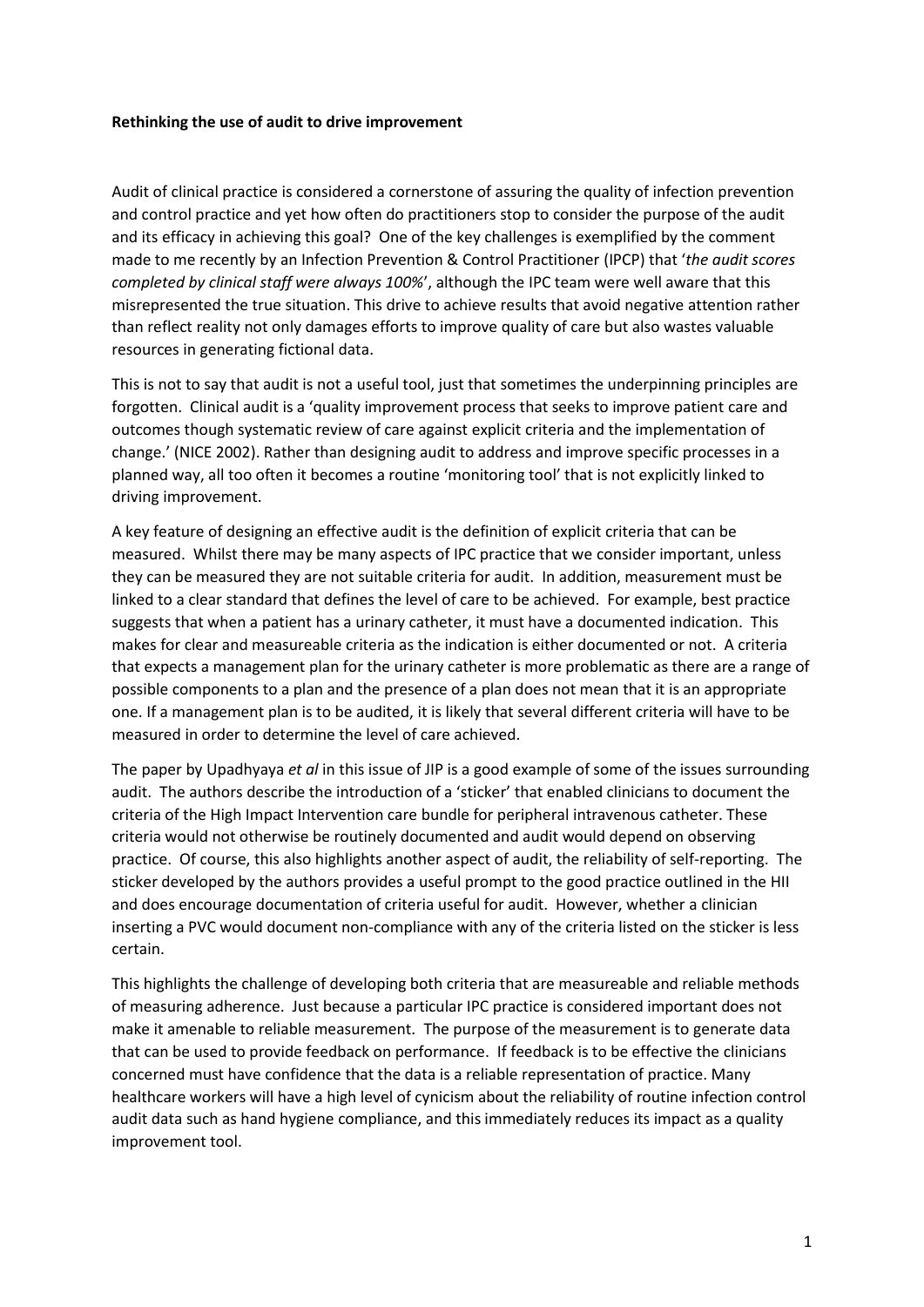A systematic review of the effectiveness of audit and feedback on professional practice concluded that although it was associated with important improvements in practice, the effect was small and most marked when the baseline performance was low. Interestingly, audit and feedback was most likely to be effective when it included explicit targets and an action plan and was communicated on a regular basis by a more senior colleague (Jamtvedt *et al* 2012). In the case of IPC audit an additional factor is that reports are generally directed at wards or units rather than individuals and the impact of such data on the behaviour of individuals may be further reduced.

Measurement is both challenging and resource intensive and in the context of limited resources, the efficiency and effectiveness of specific audit programmes in achieving clearly defined improvement goals is of paramount importance. This is where the concept of Care Bundles developed by the Institute for Healthcare Improvement is helpful. They define a care bundle as "small set of evidencebased interventions for a defined patient population and care setting that, when implemented together, will result in significantly better outcomes than when implemented individually" (Resar *et al* 2012). The key features of a care bundles are that:

- They include three to five interventions (elements), with strong evidence/clinician agreement.
- The bundle elements are relatively independent.
- They are used with a defined patient population in one location
- The bundle is developed by the multidisciplinary team
- Compliance with bundles is measured using all-or-none measurement, with a goal of 95% or greater

A central assumption is that all components are required and equally important. The bundle cannot include elements that are not specific, cannot be easily measured or are optional, otherwise it is not possible to generate meaningful compliance scores. Care bundles therefore need to be focused on a small number of elements for which there is robust evidence for a strong link between compliance and improved outcomes, rather than a long list of expected practice or the whole process of care. Since care bundles measure care received by the patient, the patient must be the denominator for each element of the bundle. General IPC procedures such as hand hygiene are not appropriate for care bundles as they are not specific to single processes.

The power of the simple, targeted approach to clinical audit provided by well designed care bundles is clearly demonstrated by the work of Daniel *et al* (2015) on reducing the incidence of ventilatorassociated pneumonia (VAP) in two intensive care units in Scotland. A specific goal was defined of reducing VAP to zero or 300 calendar days between events. A VAP Prevention bundle, together with a VAP surveillance system, were implemented to drive improvement towards achieving this goal. Adherence to the bundle was increased from 35% to 80% and the incidence of VAP reduced from approximately 7 to 1 per 1000 ventilation days. This study clearly illustrates the power of audit used effectively: clearly communicated purpose and goals, adaption of evidence to the local context, simple defined standards of practice and effective and reliable systems for measuring and feeding back outcomes with clear relevance to patients and clinicians.

The fundamental mechanism by which the implementation of care bundles improves performance is not the measurement itself but the impact that it has on changing how work is done though collaboration and teamwork (Resar et al 2012). Perhaps its time to evaluate ICP audit programmes to ensure that they are more clearly located within the Model for Improvement (Nolan & Berwick 2006) and constructed around the three key questions: What are we trying to accomplish? How will we know change is an improvement? And what changes can we make that will result in